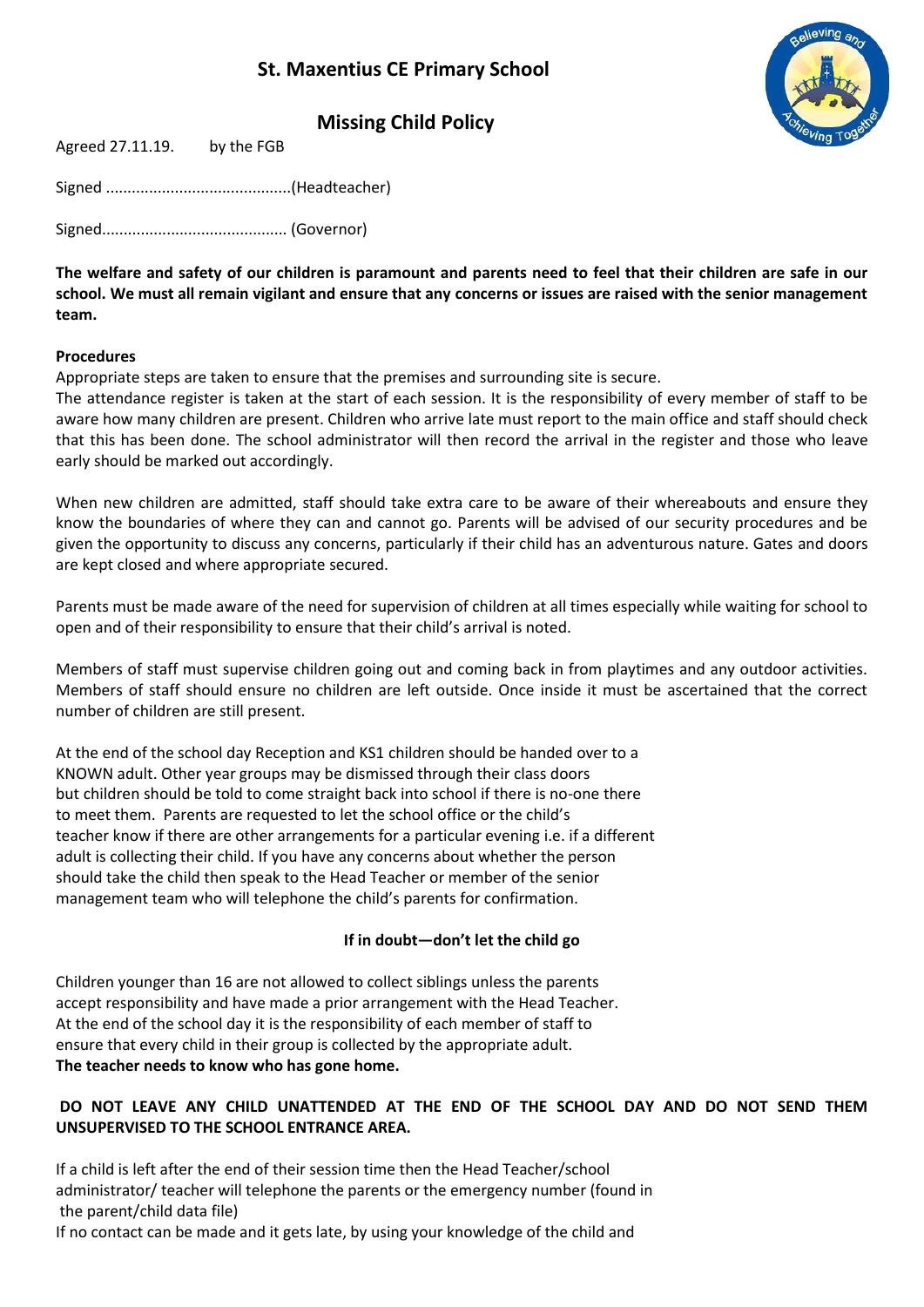situation then the Educational Social Work Department may be informed. Telephone number 337408 or social services duty officer 333333/333777 If no contact can be made then phone the Police. Area Police 0161 886 5761 Remember to have the child's details to hand when telephoning.

### **Missing Child**

# **In the event of a child being found to be missing it is vital that prompt action is taken.**

**1. The missing child (children) should be identified and the last known whereabouts recorded.** (The chances of finding a missing child safe are greatest if the child's absence is noted as soon as possible.)

#### **2. The senior member of staff present will arrange for the other children to be**

**satisfactorily supervised.** (The remaining children should be gathered together for a story time/music session. Without alarming them, the children should be asked if they have seen the missing child.

### **3. A systematic search will be carried out to see if the child can be located in the surrounding area.**

- All toilets, cupboards, kitchen, under tables, cushions, anywhere a child might hide
- Outside areas
- Check all exits for where a child may have been able to leave the premises or site
- The car park will be checked also check outside the school, and around the church.

### **4. The Head teacher will then inform –**

a) **The parents/carers of the child** – alarming them as little as possible. If they do not answer the phone a message must be left on any answering service before attempting alternative numbers. However if parents do not answer the home phone number **the POLICE** must be called before attempting other child contact numbers. If contacted, parents should be advised to stay at home in case the child arrives there; be advised that we are contacting the emergency services and that a member of staff is searching the route the child may take home. Parents should be asked for information of anywhere else the child may head for. e.g. grandparents, other relatives, local park, etc.

**b) The Police and/or any other emergency services** – The police have the resources to conduct a search and speed is important

**5. Check route home** (If the child cannot be located a member(s) of staff should search along a possible route the child might take to get home. Where able they should take a mobile phone to keep in contact. If a member of staff arrives at the house without

finding the child they should make contact with the group for further instructions.)

**6. Record of Events** the following details are noted in order to help as much as

possible in the investigation and search.

- i. Date time and location of disappearance
- ii. Who was responsible for the care of the child at the time
- iii. What was the child wearing
- iv. Any distinguishing features
- v. Circumstances surrounding disappearance
- vi. Time parents / other agencies contacted
- vii. A record of events should be logged

# **7. Informing other people** –

As soon as possible after the incident Bolton Local Authority should be notified Details of time and who was contacted should be recorded. A full written report of the incident must be recorded.